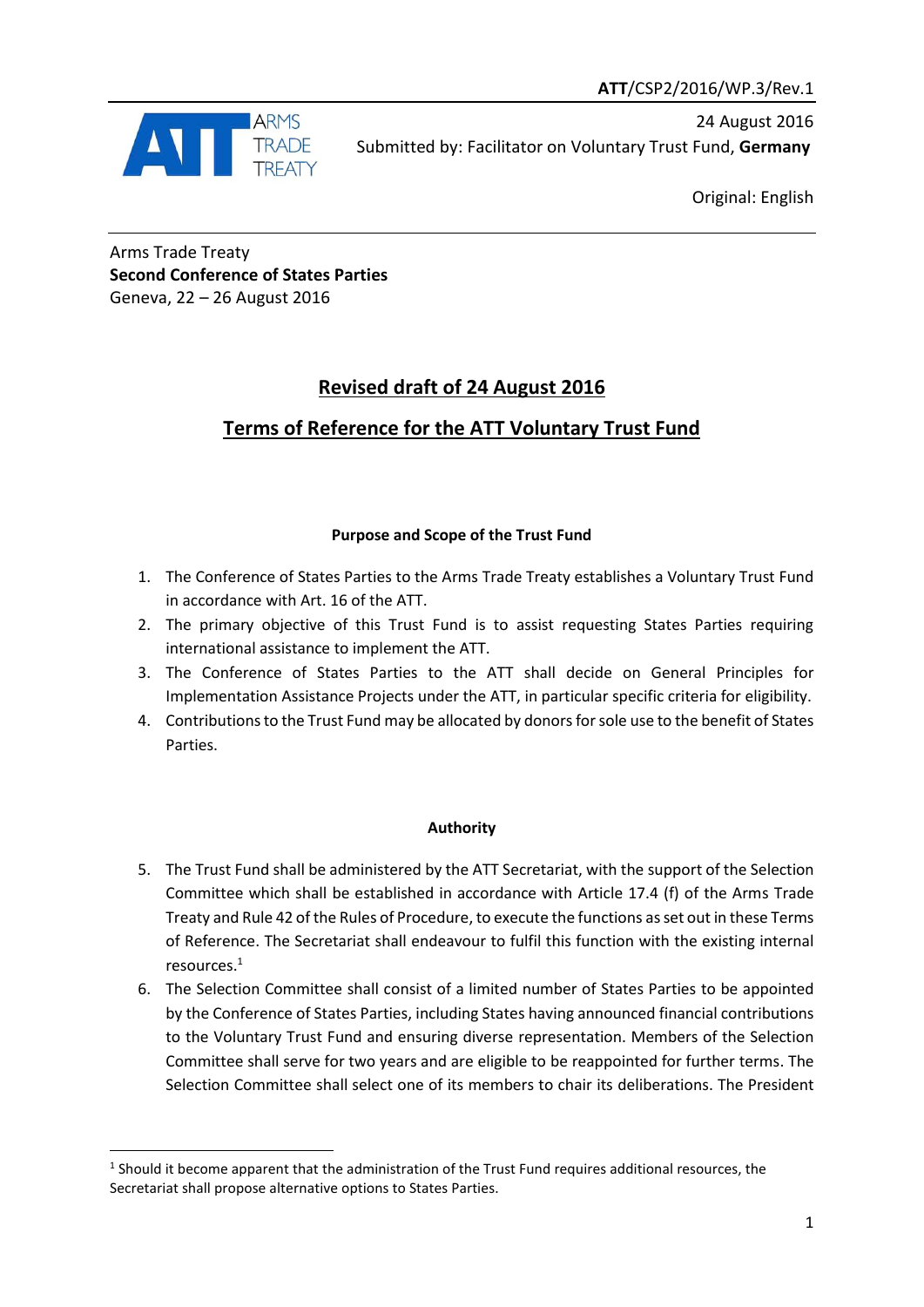of the Conference of States Parties and a representative from the Secretariat should participate in meetings of the Selection Committee in an ex officio capacity.

7. The Selection Committee shall meet in accordance with Article 13 of the Rules of Procedure of the Conference of States Parties and draw, as appropriate, on outside expertise, in particular from UN agencies and civil society. A State Party that has submitted a project proposal as a beneficiary cannot take part in the decision making of the selection committee for that project selection cycle.

#### **Operation of the Trust Fund**

- 8. States Parties or other entities may donate to the ATT Voluntary Trust Fund throughout the year and make pledges at a dedicated segment of each ordinary session of the Conference of States Parties. These donations shall be transferred to the ATT Voluntary Trust Fund, preferably within 30 days.
- 9. Following the pledging session at the ordinary session of the Conference of States Parties and on the basis of pledges made, the ATT Secretariat will inform States Parties of the amount of funds available for the following project year, and call for project proposals by States requiring implementation assistance to be submitted by 31 March.
- 10. The ATT Secretariat shall conduct a pre-screening of all project proposals received by the due date against "the General Principles for Implementation Assistance Projects under the ATT Voluntary Trust Fund" as decided by the Conference of States Parties to the ATT (Attachment) and draft a shortlist of eligible projects, relying on outside expertise as appropriate and needed, by 30 April, subject to approval by the Selection Committee.
- 11. The Selection Committee shall decide by 15 June on the initial allocation of available funds, based on the shortlist. This decision, and any subsequent allocation decisions that may be required over the course of the project year, shall follow the General Principles for Implementation Assistance Projects under the ATT as decided by the Conference of States Parties (see attachment) and shall be reported to the Conference of States Parties.
- 12. The Secretariat will ensure that the initial grants are paid out as decided and ensure transparent accounting. It shall report to the Conference of States Parties accordingly.
- 13. The Secretariat will ensure that reports on the implementation of projects by beneficiaries will be evaluated and report back to States Parties on the success of the projects. Beneficiary countries may be invited to present their results and answer questions.
- 14. Administrative details regarding the application procedure to be followed by beneficiaries shall be elaborated by the Secretariat.

#### **Monitoring, Auditing and Reporting**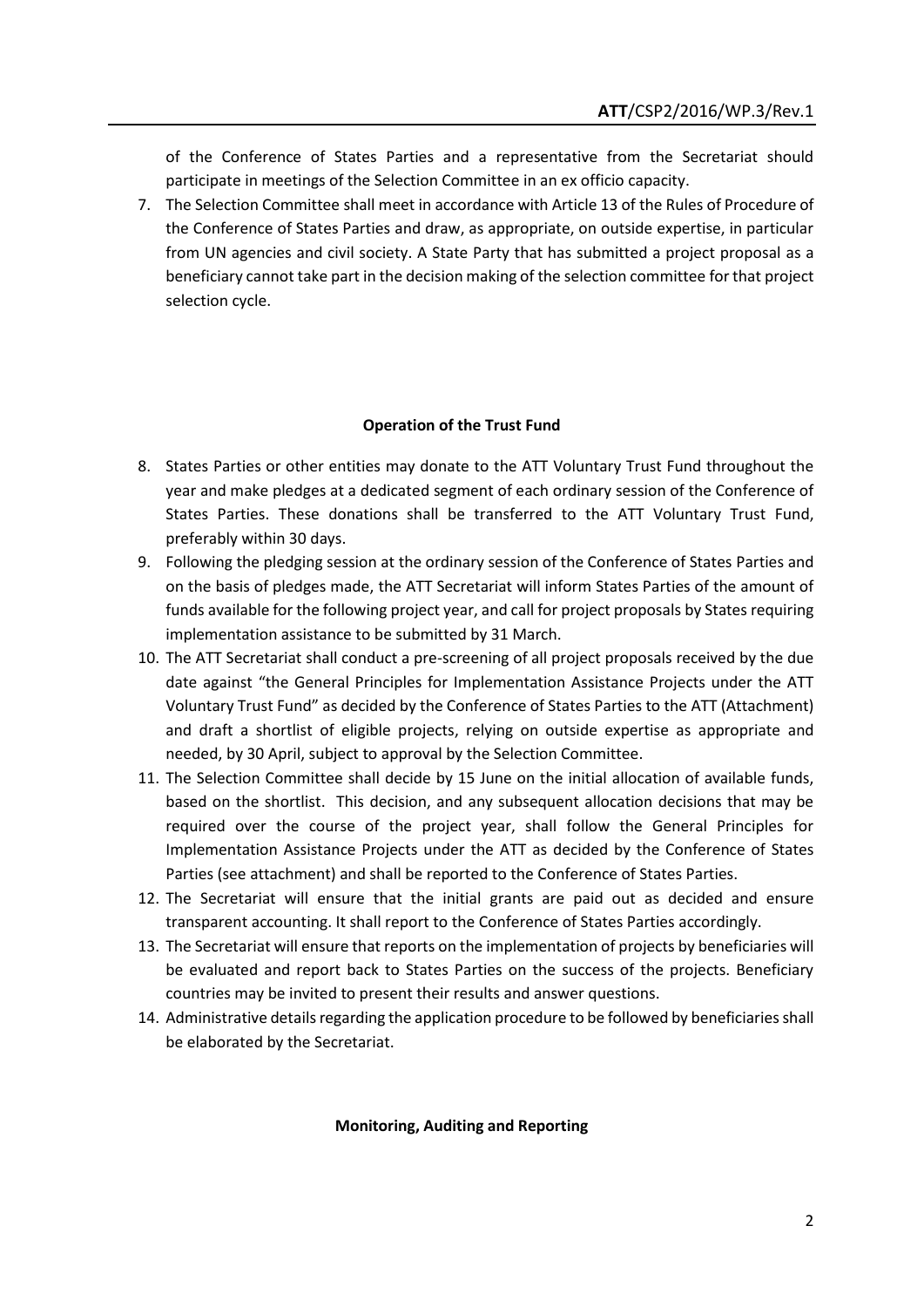- 15. The audit provisions as per Rule 10 of the Financial Rules for the Conferences of States Parties and the Secretariat shall be applicable mutatis mutandis.
- 16. All recipients of funds shall submit a final report that should be made publicly available via the ATT Website. The final report should include a description of the outcomes, achievements and impacts as well as outline possible shortcomings and recommendations for further actions. Furthermore, the final report should include a detailed financial report on expenditures and balances. The report is due 60 days after completion of the activity financed by the fund. The ATT Secretariat shall provide technical guidelines for reporting, and ensure appropriate monitoring and evaluation.

### **Final Provisions**

- 17. These Terms of Reference will be re-evaluated by the Conference of States Parties after two years.<sup>2</sup>
- 18. In the event of a termination of the activities of the fund, outstanding bills shall be paid and the remaining donations shall be refunded.

**\*\*\***

**.** 

<sup>&</sup>lt;sup>2</sup> The issue of needs and geographic balance in the operation of the Voluntary Trust Fund was raised at the Second Conference of States Parties. There was a general understanding that this issue will be reconsidered at the reevaluation of these Terms of Reference in two years time.